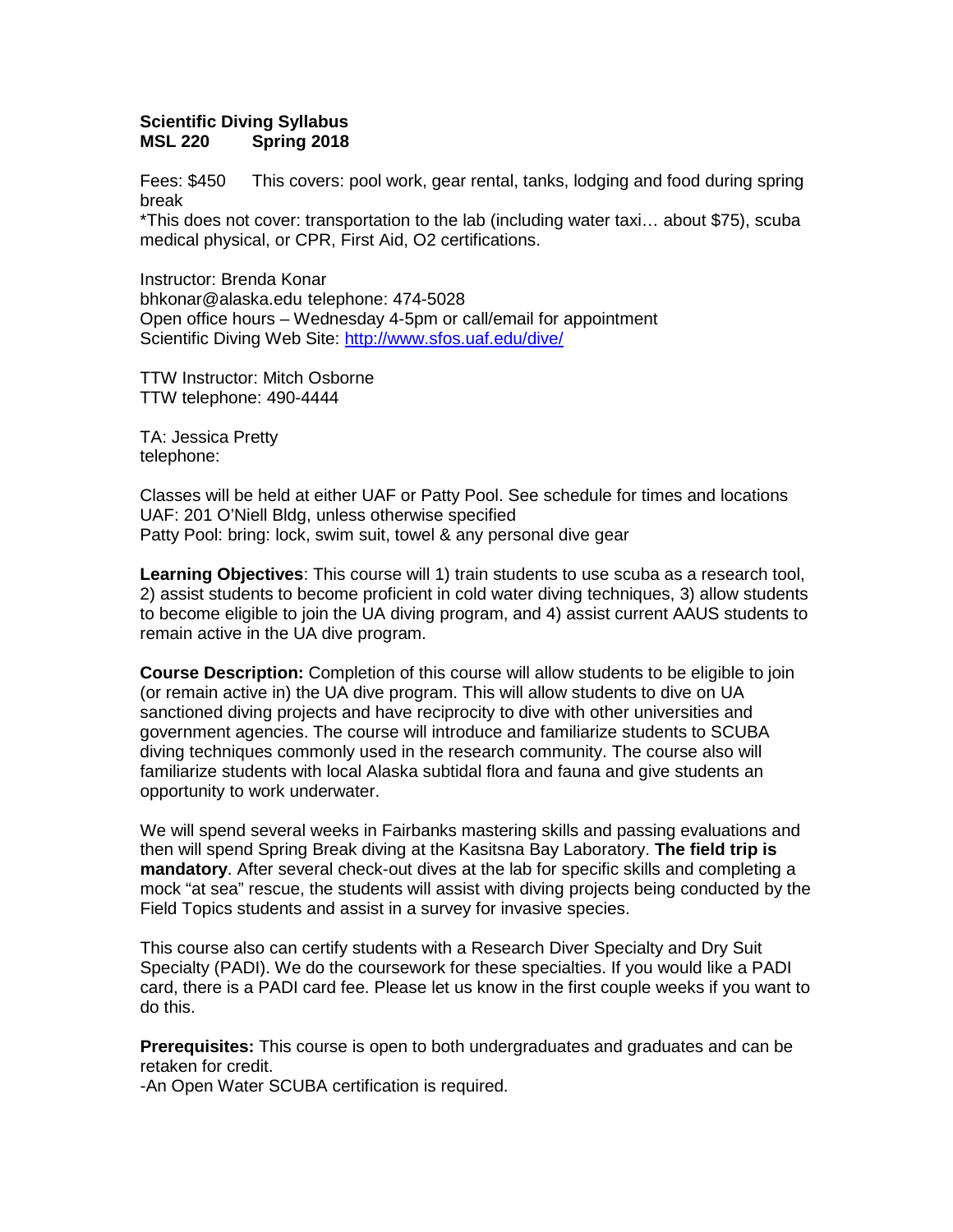-Current CPR and First Aid certifications also are required. If a student does not have these, courses can be taken on-line at http://cpraedcourse.com/.

-A current Emergency Oxygen Administration certification is also required. If a student does not have this certification, then a class may be taken through the UA Dive program at an additional fee.

-A SCUBA medical physical also is required. If a student does not have a current AAUS sanctioned physical, the health center offers most of the required tests; however, some must be done at other locations. Students are responsible for the cost of the SCUBA physical. Graduate students and staff within UAF should talk with Dr. Konar about special conditions regarding physicals.

**Grading:** Pass/Fail. A pass will result after the successful completion of all pool and open ocean skills. Also, current CPR, First Aid and Emergency Oxygen Administration certifications and medical physical are required before a Pass will be given.

## **NOTES:**

-No incompletes will be given for this course since it involves a field trip.

-If a student cannot complete the swimming requirements within one month of the first day of class, they will get a faculty-initiated withdrawal (W – this appears on your transcript) from the course (possibly with no refund).

-If a student cannot *satisfactorily* complete the scuba pool-check out requirements prior to the field trip, they will get a faculty-initiated withdrawal ( $W -$  this appears on your transcript) from the course (possibly with no refund). All skills must be completed at a proficient level (i.e. students do not "bolt" for the surface during a skill). If a student "bolts" to the surface while attempting to complete a skill 3 times, they will get a facultyinitiated withdrawal (W – this appears on your transcript) from the course (possibly with no refund).

-If a student misses the class orientation, they will get a faculty-initiated drop (does not appear on your transcript) from the class (unless prior arrangements have been made).

-Note: Jan 26 is the last day for 100% refund of tuition and fees

-If you are not a US citizen, there is a bit of paperwork that must be completed 45 days before the field trip to visit a NOAA facility. Please see the instructor about this asap.

**Course readings/materials:** All students must be familiar with the Scientific Diving Manual: http://www.sfos.uaf.edu/dive/manual/contents.html Organism keys and field guides will be provided while at the Kasitsna Bay Laboratory.

**Course policies:** Attendance is expected unless there is a good reason for the absence (illness or research-related travel). Students must contact the instructor prior to a planned absence.

**Support and Disability Services:** At UAF, the Office of Disability Services (203 WHIT; 474-5655; TTY 474-1827; [fydso@uaf.edu\)](mailto:fydso@uaf.edu) ensures that students with physical or learning disabilities have equal access to the campus and course materials. If you have specialized needs, please contact this office or the instructor to make arrangements.